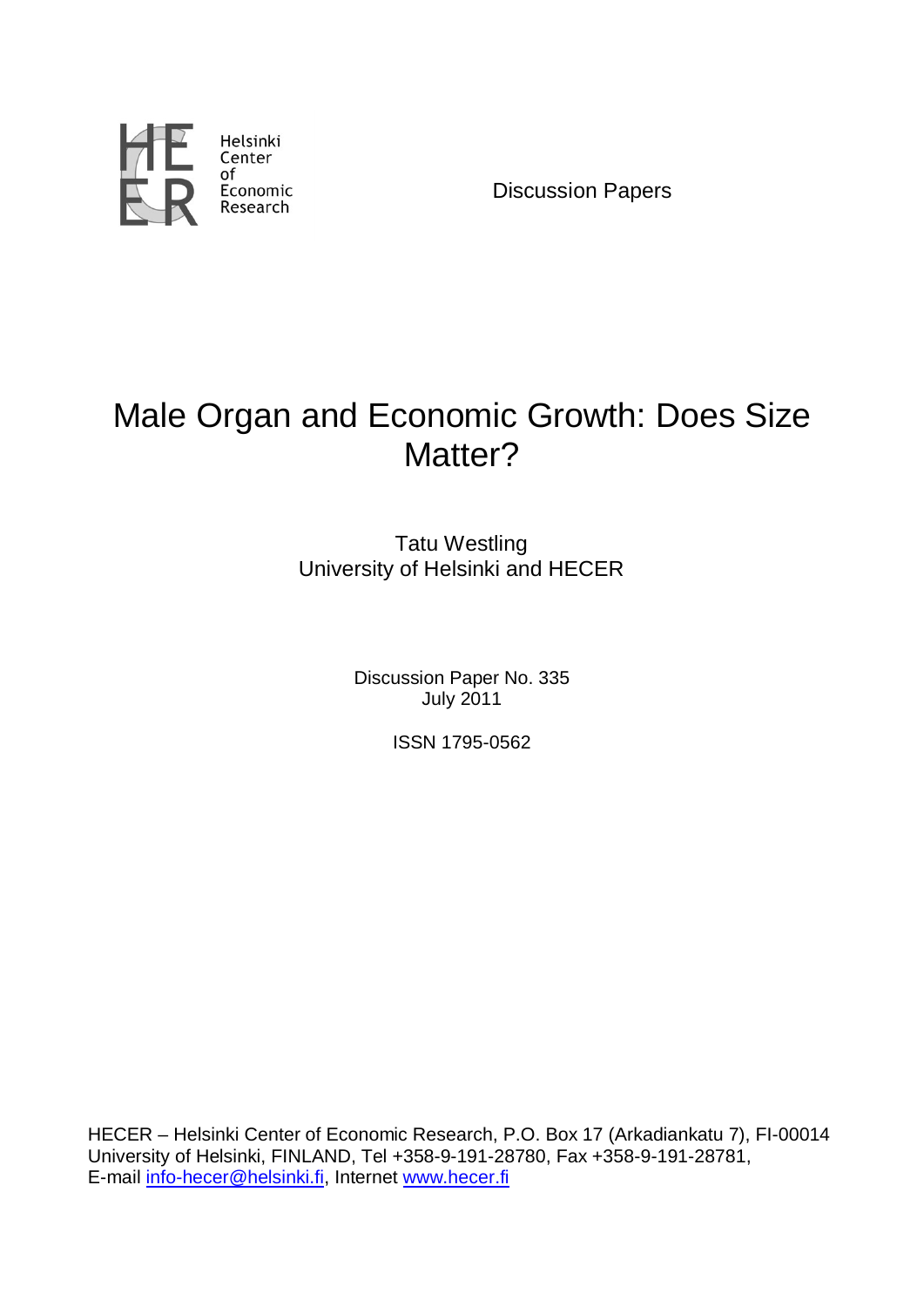**HECER Discussion Paper No. 335**

# Male Organ and Economic Growth: Does Size Matter?\*

# Abstract

This study explores the link between economic growth and penile length between 1960 and 1985. It estimates an augmented Solow model utilizing the Mankiw-Romer-Weil 121 country dataset. The size of male organ is found to have an inverse U-shaped relationship with the level of GDP in 1985. Economic development between 1960 and 1985 is negatively associated with the size of male organ. With considerable reservations it is also found to be a more important determinant of GDP growth than country's political regime type. Two interpretations for the patterns between male organ and economic growth are discussed briefly: the link between penile length, testosterone and risk-taking, and selfesteem production. Despite the robust statistical links, until more rigorous treatments on the subject the proposed 'male organ hypothesis' should be taken with reservations.

## **JEL Classification:** O10, O47

**Keywords:** economic growth, development, penile length, Solow model.

Tatu Westling

Department of Political and Economic Studies University of Helsinki P.O. Box 17 (Arkadiankatu 7) FI-00014 University of Helsinki FINLAND

e-mail: tatu.westling@helsinki.fi

\* I thank Gero Dolfus, Anssi Kohonen, Klaus Kultti, Otto Kässi and Hannu Vartiainen for their insightful comments. Aleksi Karhula deserves special credits for introducing the penile data. Following the publication of the first draft, numerous helpful commentators suggested potential explanations: health, nutrition, sexual confidence, testosterone and toxins, to name the very popular ones. This paper is an updated version of the generously infantile-punned draft that gained some visibility [175000 downloads in the first three weeks of availability is a testament to the importance of rhetorics]. The original draft can be obtained directly from the author.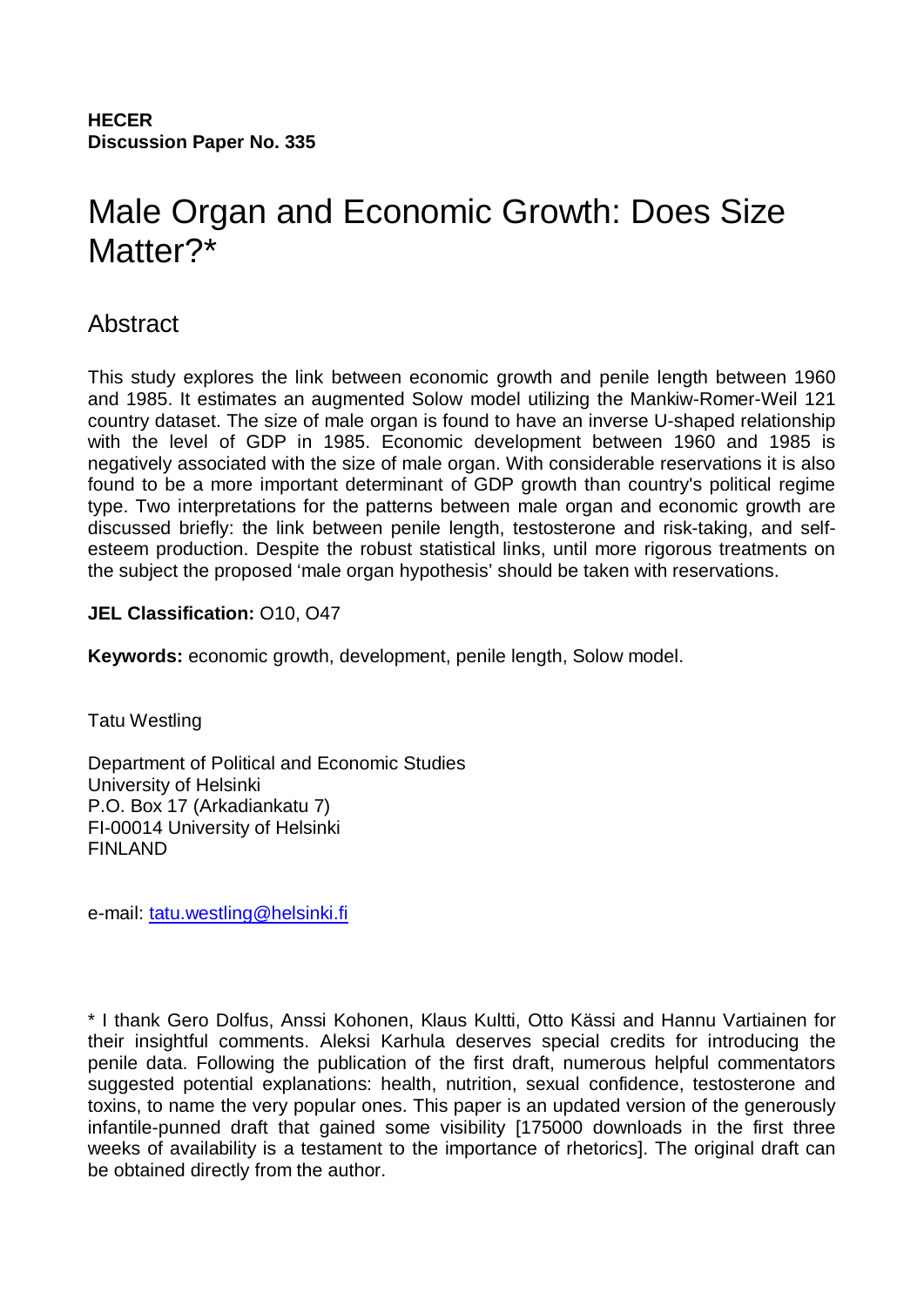#### 1 Introduction

Economic growth has sparked intellectual endeavours for decades. The convergence hypothesis put forward in Solow (1956), in particular, has received considerable attention. It posits an inverse relationship between the level and growth of GDP. As poor countries are scarce in capital but abundant in labor, marginal products of investments are high. Injections of capital result in higher growth rates in developing countries and convergence should ensue. Literature has established limited empirical support for the convergence hypothesis (Mankiw et al., 1992; Barro, 1991). The inverse relationship is robust especially after human capital has been controlled for. Regarding GDP growth in general, Barro found evidence that government consumption and political instability inhibit economic development. Focusing on the role of political institutions Helliwell (1994) concluded that democracy does not seem to contribute to economic growth but is associated with higher levels of GDP. In another strand of literature Jones & Schneider (2006) show that IQ can explain a substantial part of the cross-country differentials in GDPs. However, as the authors point out, IQ is likely to be influenced by education, health and literacy, making it highly endogenous.

The studies cited above are well established and generally achieve high predictive power. Yet as they concentrate on economic, social and political factors, these and many related treatments largely abstain from biological and/or sexual considerations. The absence of the last perspective from the growth literature is somewhat surprising, given the very crucial role sex plays in many facets of life. If the endless strive for sexual activities – even without any reproductive intentions – does not show up in economic outcomes and indeed humanity's long-term development, then what does? The objective of this study is to initiate this discourse, and to introduce to the growth literature a perspective quite novel. The question is, namely, whether and how strongly the average sizes of male organs are associated with GDPs between 1960 and 1985? It is argued here that the penile length in population has a strong statistical association with economic development during the period. The existence and channel of causality remains obscure at this point but the correlations are robust.

To facilitate comparison with earlier research, this study utilizes a widelyused cross-country dataset originally published in Summers & Heston (1988) and further augmented in Mankiw et al. (1992) [henceforth MRW]. In total the dataset contains 121 countries of which a sub-sample of 76 observations is utilized. Results in MRW form the baseline against which the findings in this paper are contrasted. However, no attempt to augment the Solow model beyond MRW has been made. In order to control for political conditions, Polity IV data is utilized. This well-known score is used to assess whether the 'male organ hypothesis' is robust to countries' political regime type on autocracy– democracy spectrum.

The contribution of this paper is to show that the level and growth of the per capita GDP between 1960 and 1985 is not invariant to the average size of male organ in population. Indeed the 'male organ hypothesis' put forward here suggests that penile lengths could carry economic significance. The key findings of this paper are as follows.

First, the GDP in 1985 is found to experience an inverted U-shaped relationship with the male organ. One result is the collapse in GDP after male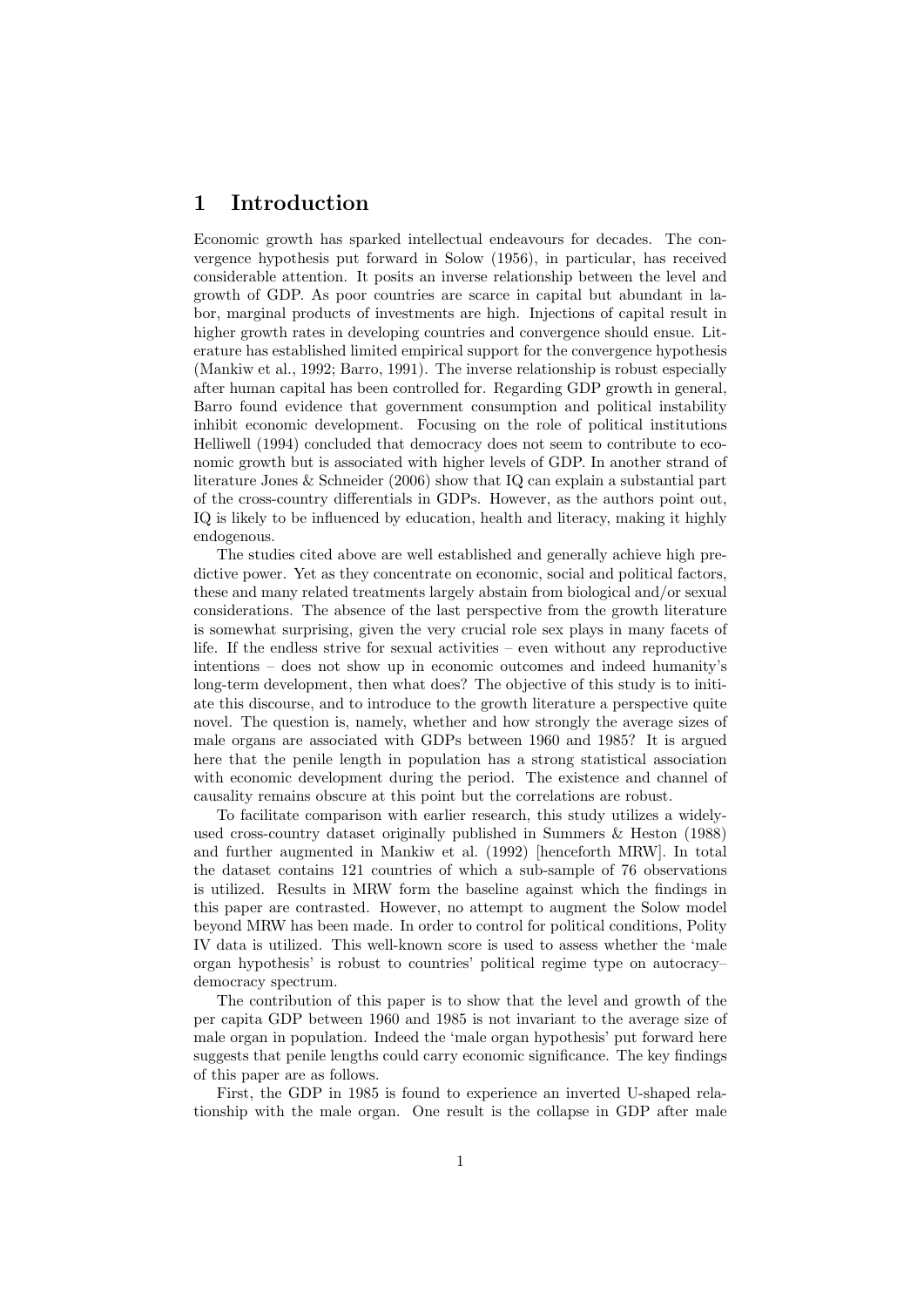organ exceeds the length of 16 centimetres. It is also noteworthy that countries with below 12 centimetre male organs are generally less developed. Penile length alone can explain over 15% of the between-country variation in 1985 GDP. Startlingly the male organ coefficients are statistically significant at the 1% level in all model specifications.

Second, the average growth rates from 1960 to 1985 are found to be negatively correlated with penile lengths: a unit centimetre increase in its physical dimension is found to reduce GDP growth by 5 to 7% between 1960 and 1985. Quite remarkable is the finding that male organ alone can explain 20% of the between-country variation in GDP growth rates between 1960 and 1985. Regarding the relative importance of political institutions in shaping economic development, it seems that male organ is more strongly associated with GDP growth than country's political regime type. Male organ diminishes the negative effect of population growth on the level of GDP in 1985 compared to MRW. Moreover, controlling for penile length slightly slows the rate of convergence between rich and poor countries. As intriguing as both of these effects are, they are arguably within the margins of error.

Since this paper has merely discovered statistical associations and not causalities, only stylized interpretations are discussed. The first discussed explanation is biological. Penile length is related to testosterone (Boas et al., 2006), which in turn has been shown to influence risk-taking (Apicella et al., 2008). If this link holds within-population, then the interpretation could be that for some yet unknown reason the moderate risk-taking countries – those with average penile lengths and hence testosterone levels – would have the highest GDPs. The second explanation, a more Freudian in tone, revolves around the self-esteem. As is discussed in Wylie & Eardley (2007) and Winter (1989), men with larger penises possess a feeling of greater sexual competence. The essence of the argument is, without elaborating any further at this stage, that the marginal utility of income would be lower in countries with large male organs. These countries would then end up with lower working hours and GDPs. However intriguing, it is somewhat questionable whether these effects would manifest themselves in a highly aggregated, cross-country context.

This paper proceeds as follows. Section 2 describes the data and estimated model. Section 3 presents the results. Section 4 discusses and section 5 concludes. Tables, figures and data are in the Appendix.

## 2 Data and estimation

#### 2.1 Data

The dataset originates from MRW, and includes income, investment, schooling and population statistics from 1960 to 1985. It covers 121 countries but a subsample of 76 from a total of 98 non-oil producing economies is used here. This dataset is well-known and extensively used in the growth literature. Detailed descriptions of the data and its limitations are provided in previous studies (Mankiw et al., 1992; Summers & Heston, 1988; Barro, 1991).

Sample statistics are given in Table  $(1)^1$ . As in MRW, GDPs are in per

<sup>&</sup>lt;sup>1</sup>The dataset used in this study is included in the Appendix. It is a subset of the original MRW dataset extended with additional variables relevant to this study.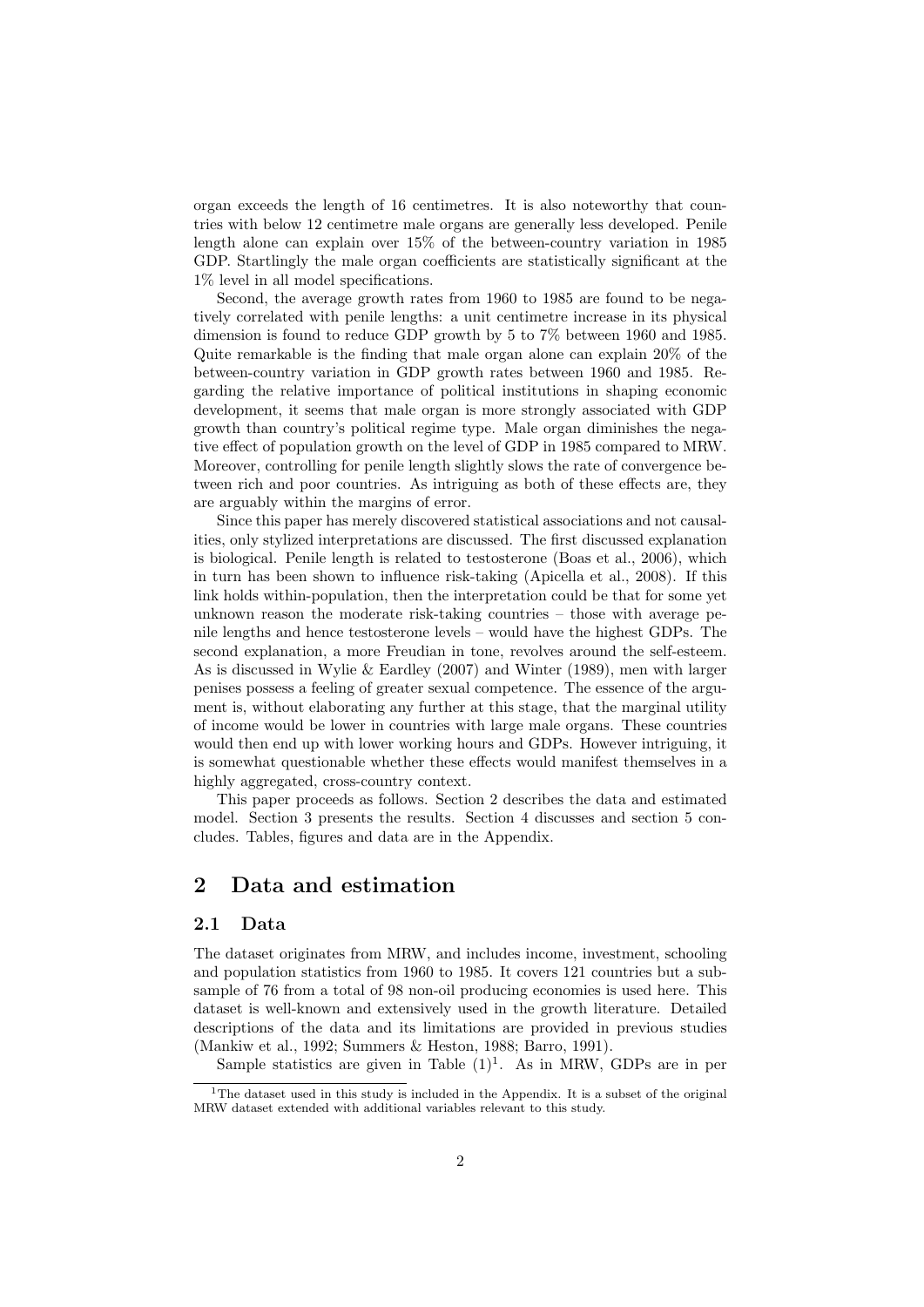Table 1: Descriptive statistics

| Mean and s.d. values for the sample of 98 non-oil |        |      |
|---------------------------------------------------|--------|------|
| producing countries.                              |        |      |
| Variable                                          | Mean   | S.d. |
| GDP1960                                           | 2994   | 2862 |
| GDP1985                                           | 5309   | 5277 |
| I/Y                                               | 17.6   | 7.9  |
| <b>SCHOOL</b>                                     | 5.3    | 3.4  |
| ORGAN                                             | 14.5   | 1.9  |
| POLITY1980                                        | $-0.1$ | 7.7  |
| $Growth$ rates $1960 - 1985$                      |        |      |
| GDP                                               | 3.9    | 1.8  |
| Working age population                            | 2.2    | 0.8  |

Notes: GDP is in per capita. I/Y and SCHOOL are in percentages and averaged over the period. ORGAN is in centimetres. Growth rates are in percent per year.

capita terms. I/Y represents investments as a share of GDP and SCHOOL the percentage of working-age population in secondary school. Both are averaged over the period from 1960 to 1985.

Political data comes from the Polity IV Project, which scores countries on scale  $-10, \ldots, +10$  according to their regime type<sup>2</sup>. Authoritarian regimes are assigned more negative, democratic more positive values. In estimation POLITY2 score for 1980 is used. To alleviate potential endogeneity issues an earlier date would have been preferable. However, as many formerly colonial countries became independent between 1960 and 1985, data was not available for some observations on earlier years. As pointed out in Barro (1996) political regime types interplay with economic development considerably. Endogeneity may thus be severe. However, even given this reservation it is still interesting to see whether the 'male organ hypothesis' is robust to countries' position on the autocracy–democracy axis.

In accordance with much of the growth literature, a region dummy for African countries is included in the regressions. Here it refers to all countries on the continent, not only on sub-Saharan Africa. It is admittedly dubious to combine one billion people, some 250 Bantu languages and hundreds of diverse cultures into a single binary variable. Yet this convention is in accordance with the literature's canons.

The data regarding the physical dimensions of male organs is openly available online and has been compiled [by an unknown party] from an extensive number of sources<sup>3</sup>. Large part of the data has been collected by health authorities but some observations are self-reported. Due to the sensitive nature of the subject

<sup>2</sup>See http://www.systemicpeace.org/polity/polity4.htm for indicators and references therein.

<sup>3</sup>See http://www.everyoneweb.com/worldpenissize/ for the list of penis lengths and references therein.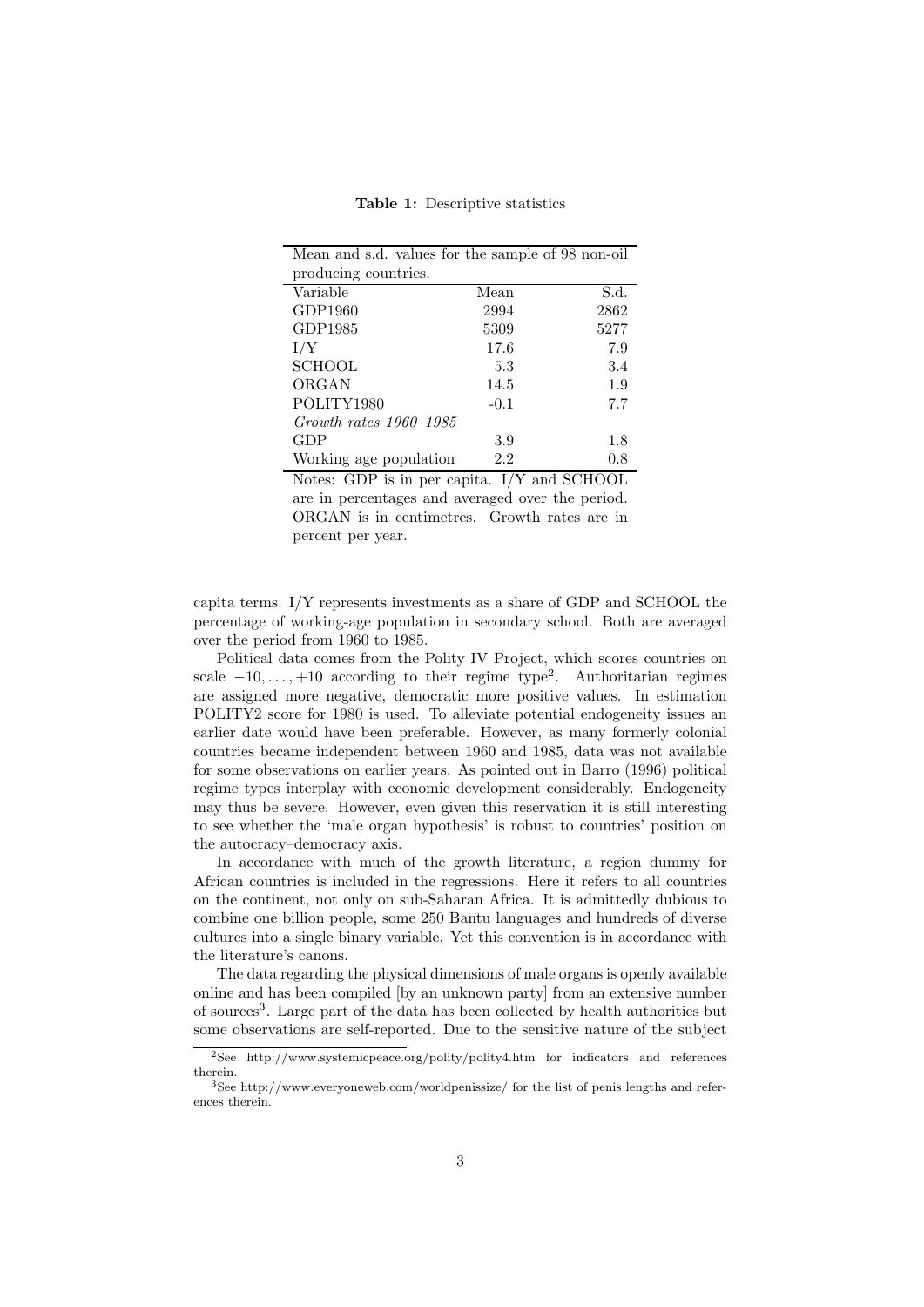matter, self-reported data might be biased. Without elaborating further, it seems that the observations fit anticipated patterns. Still, measurement errors can not be ruled out.

The physical dimension of male organ varies considerably across countries, the average being 14.5 centimetres. For example, South Korea and Zaire [now Dem. Rep. of the Congo] have average sizes of 9.66 and 17.93 centimetres, respectively. This high between-country variation is desirable, as it entails smaller variance in the estimated coefficient. Currently the data does not include length observations for all of the 98 non-oil producing countries, and hence the subset is reduced to a sample of 76 countries.

Male organ can be considered quite convenient a variable for two particular reasons. First, body parts are well defined and relatively easy to measure. Regarding the latter point, the erect length of male organ is used. Second, as is explained in Wylie & Eardley (2007), unarguably penile length might entail certain cultural connotations. However, they might be less severe than those pertaining to, for example, economic freedom or corruption. Hence male organ has many advantages over more contentious variables such as political regime types, IQ, social or economic indicators each of which might be subject to biases of various sorts. It is not unreasonable to conclude that, even allowing for some measurement errors, of all variables used in the study the male organ is actually one of the least problematic.

#### 2.2 Estimation

The study uses Mankiw et al. (1992) as its starting point, and in each estimation the corresponding figures from that study are provided. Hence in each table Model (1) replicates MRW results up to parameter accuracy, and Model (2) presents the same estimations with the 76 country sub-sample. This allows for direct comparison of estimates and fosters transparency. Regressions are made using OLS with the following functional form

$$
\ln GDP_i = \beta_0 + \ln \mathbf{X}_i \beta + \mathbf{D}_i \delta + \mu_i \tag{1}
$$

where  $\mathbf{X}_i$  includes investment [I/GDP], working-age population  $[n + g + \delta]$  and human capital [SCHOOL] variables. Vector  $\beta$  contains coefficients and  $i \in$  $\{1, ..., N\}$  denotes the number of the observation. Depending on the model, the explained GDP variable can either represent the level in 1985 or the average growth between 1960 and 1985. Furthermore, in order to identify convergence patterns, Y1960 is included in  $\mathbf{X}_i$  in some specifications.

Following MRW,  $\mathbf{X}_i$  includes the advancement of technology g and depreciation rate  $\delta$ . Their sum at 0.05 is assumed equal across countries. Together with the average population growth  $n$  the former factors constitute an important determinant of the Solow model: namely, the prediction that population growth is inversely related to per capita GDP growth.  $D_i$  contains POLITY1980 and AFRICA variables and ORGAN in linear or quadratic forms. The first represents Polity IV [POLITY2] score for 1980, and the second the respective region dummies.

As Equation (1) indicates, the estimated model here is the original MRW Solow model with additional male organ, political regime type and Africa controls. No economic interpretation is given for the male organ. Richer, potentially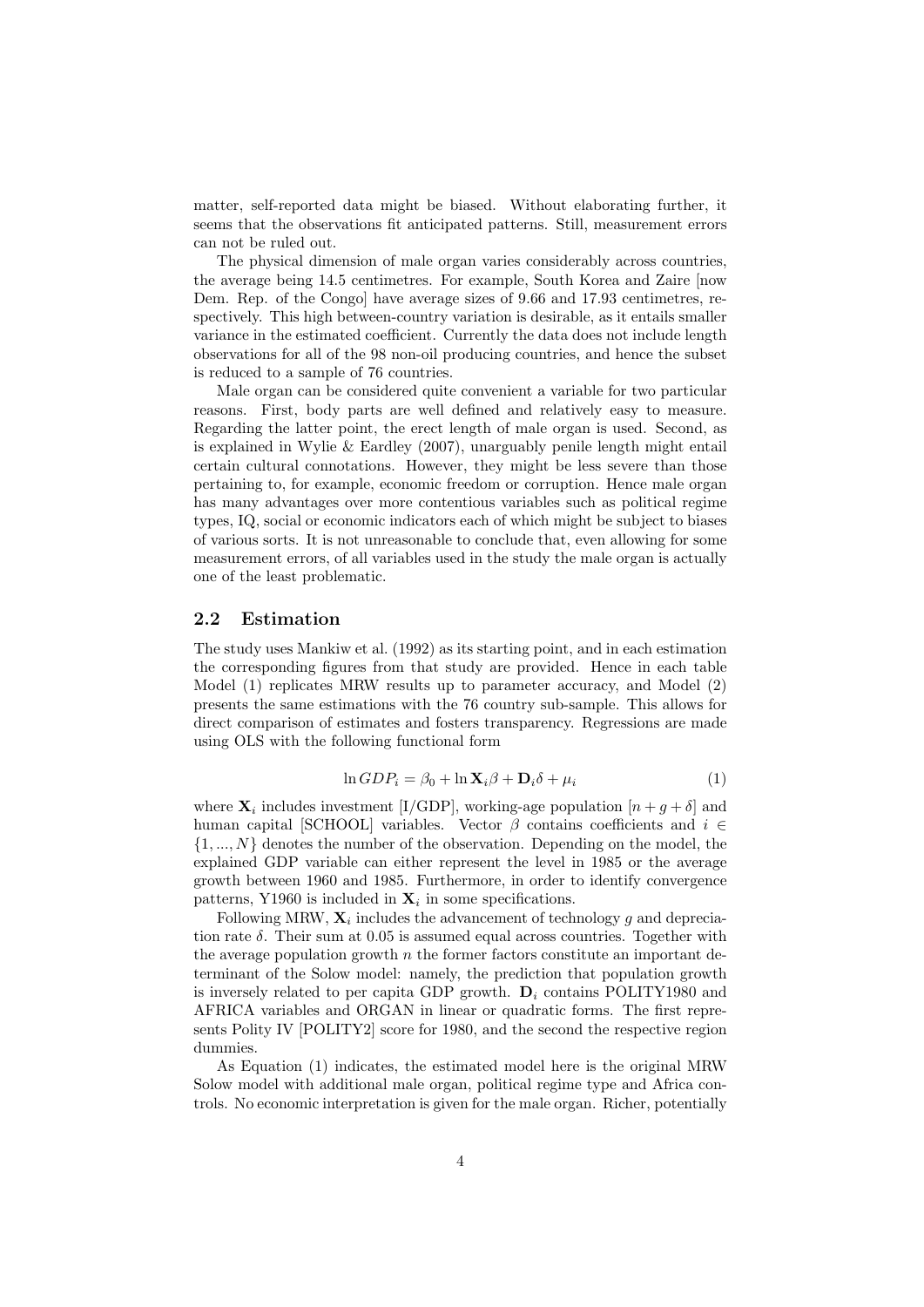micro-founded models would clearly be needed to fully account the peculiar role it may have played in the course of economic development. Moreover, presentday economic theory does not provide much intuition in this respect. For these reasons even the *a priori* sign of the male organ coefficient is an open question.

Unbiasedness of Equation (1) requires that ORGAN must not be correlated with the error term  $\mu$  in the regression model. In particular, GDP ought not to affect the size of male organ. For reasons stated below, this can not be ruled out entirely. As human anatomy evolves rather slowly, the genetic part of the between-population variation in penile lengths should date back to pre-historic times. Hence much of the variation does not result from the developments in recent centuries, and can be considered exogenous to 20th century GDPs. However, improved living standards have increased body height and hence, potentially, male organ size. As is shown in Vogel (1994), average heights did increase between 1750 and 1875 among European populations because of improvements in diets and increases in intakes of calories. However, this is not a sufficient condition for endogeneity as height and penile length might be unrelated. Indeed the evidence that dimensions of body parts and penile lengths are correlated, is mixed. Siminoski & Bain (1993) show that height and penile length are positively albeit weakly correlated. On the other hand, according to Shah & Christopher (2002) shoe size and penile length are unrelated. Taking the conservative stance that the physical dimension of male organ is related to body size, endogeneity might result as higher GDPs increase statures over time.

If standard of living and penile length covary positively, the latter's coefficient would be biased upwards. Namely, richer countries should evidence larger male organs because of higher GDPs. Hence in the regressions the male organ coefficients are likely to represent upper-bound estimates. However, as penile length is here found to be negatively correlated with GDP – especially growth – the reverse causality should in fact make the proposed 'male organ hypothesis' stronger. In other words, in the absence of any welfare-induced increase in body stature the inverse relationship between male organ and GDP would be further accentuated. However, the between-population variation in the penile lengths is so substantial that any reverse causation should most likely have only minor detrimental effects on the results.

### 3 Results

#### 3.1 GDP in 1985

The OLS estimates indicate that the size of male organ has a marked effect on the 1985 per capita GDP. This can be seen in Model (3) in Tables (2) and (3) which show how ORGAN affects the 1985 GDP. The latter, augmented model, has more controls, while the former represents the textbook case. Estimates with both sets of controls suggest that an inverse U-shaped relationship exists between GDP and the physical dimension of male organ. Hence countries with average-sized male organs tend to be developed, while those at the extremes of the penile length spectrum are relatively poor. All ORGAN coefficients are significant at least at the 5% level irrespective of the controls.

Comparing the coefficients in the augmented model of Table (3) suggests that the negative impact of population growth  $[n + g + \delta]$  on GDP is lower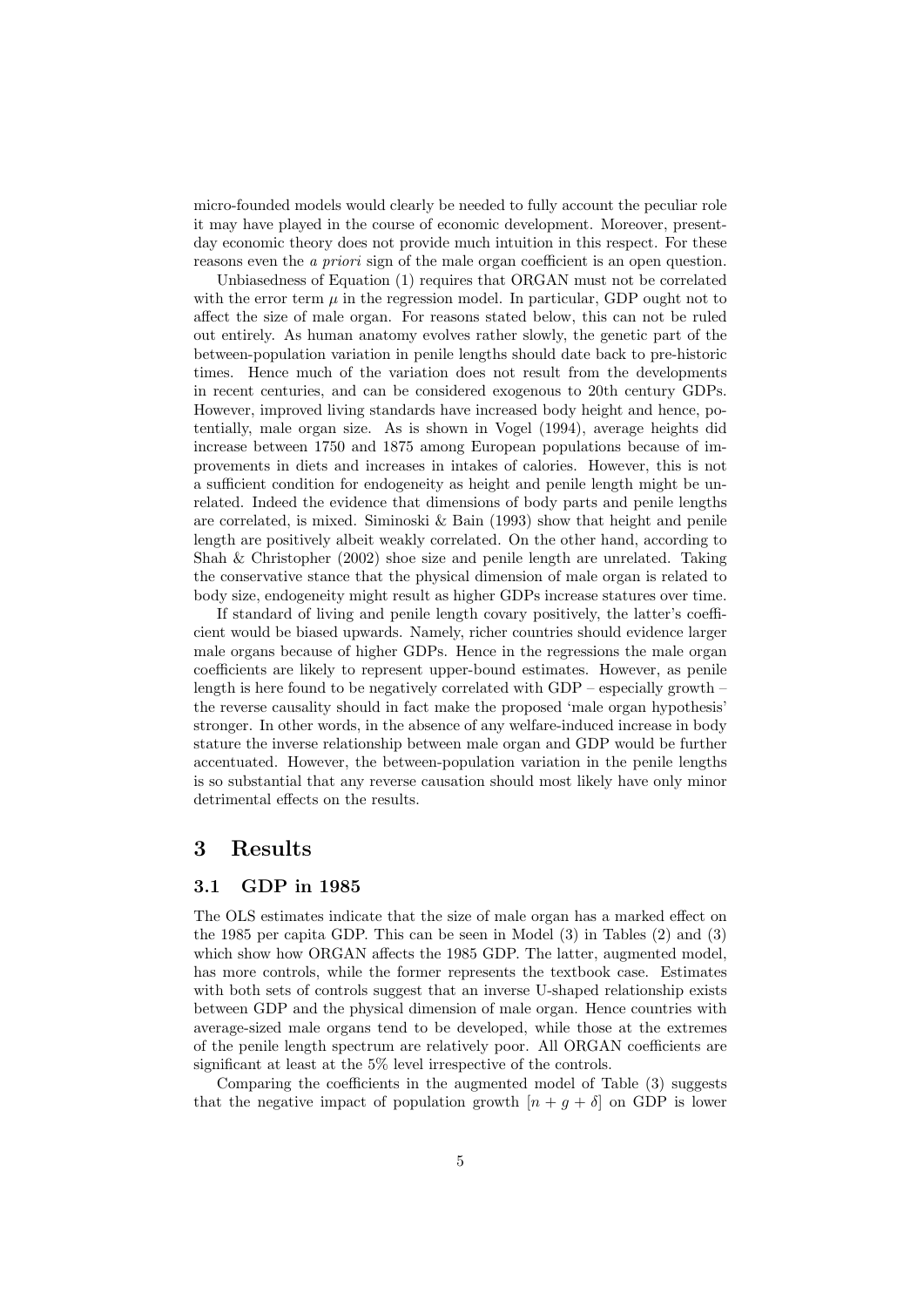when ORGAN is controlled for. Without male organ  $1\%$  increase in population growth decreases the 1985 GDP by 1.65%. However, with male organ this decrease drops to 1.07%. Although this finding falls within the margin of error, it is still noteworthy as it suggests that population growth rates and male organ sizes are interrelated. In fact it seems that population growth is slightly higher at the extremes of the male organ spectrum. Furthermore, the negative effect of population growth on 1985 GDP decreases with more controls.

The inclusion of male organ does not materially change the results with respect to investment ratio [I/GDP] or human capital [SCHOOL]. However, as can be seen from Model (4), political regime type [POLITY1980] does not seem to alter the role of male organ. Quite interestingly it also suggests that from the GDP perspective male organs dwarf political institutions in importance – yet this result must be taken with reservations. Model (5) indicates that male organ is significant even after controlling for Africa [AFRICA]. This is encouraging since it suggests that the results are not driven by Africa's high ORGAN/GDP ratio.

Figure (1) plots the relationship between 1985 GDP and male organ. In this OLS regression the only explanatory variable is ORGAN in the quadratic form. It is noteworthy that the male organ can alone explain over 15% of the variation in GDPs. The inverted U-shaped relationship also shows how the GDPs collapse when the average penile length exceeds 16 centimetres. Most of these countries are found in Africa and Latin America. However, at the lower-end a similar pattern is found: the majority of countries with male organs smaller than 12 centimetres are relatively poor. These are often Asian countries.

In conclusion, the inverted U-shaped link between the 1985 GDP and male organ seems robust. Interestingly it remains highly significant even with the full set of controls.

#### 3.2 GDP growth between 1960 and 1985

The effect of male organ on GDP growth between 1960 and 1985 is presented in Tables (4) and (5). The former represents the textbook case, while the latter includes the full set of controls. As can be seen from Model (3), it has a statistically significant effect on the average GDP growth between 1960 and 1985. Without controlling for human capital, every incremental centimetre in ORGAN reduces GDP growth during the period by 7%. Comparison of Models (2) and (3) in Table (4) indicates that male organ does not have material impact on other coefficients, and hence that the original MRW results are robust in this respect.

Model (4) implies that Africa decreases the negative coefficient of ORGAN from -0.07 to -0.05. Although this shift is not statistically significant, it suggests that part of male organ's negative effect is due to Africa's combination of poor economic performance and large male organs. Yet interestingly it can only explain away part of the male organ's negative effect.

Table (5) shows how human capital [SCHOOL] and political regime type [POLITY1980] affect the results. The effect of ORGAN is again significant. However, more interesting is the pattern concerning convergence. As can be seen, the inclusion of male organ affects the coefficient of GDP in 1960 [Y1960]. The difference of Y1960 coefficients between Model (2) and (3) falls within the margins of error, but it is still possible that male organ could slow the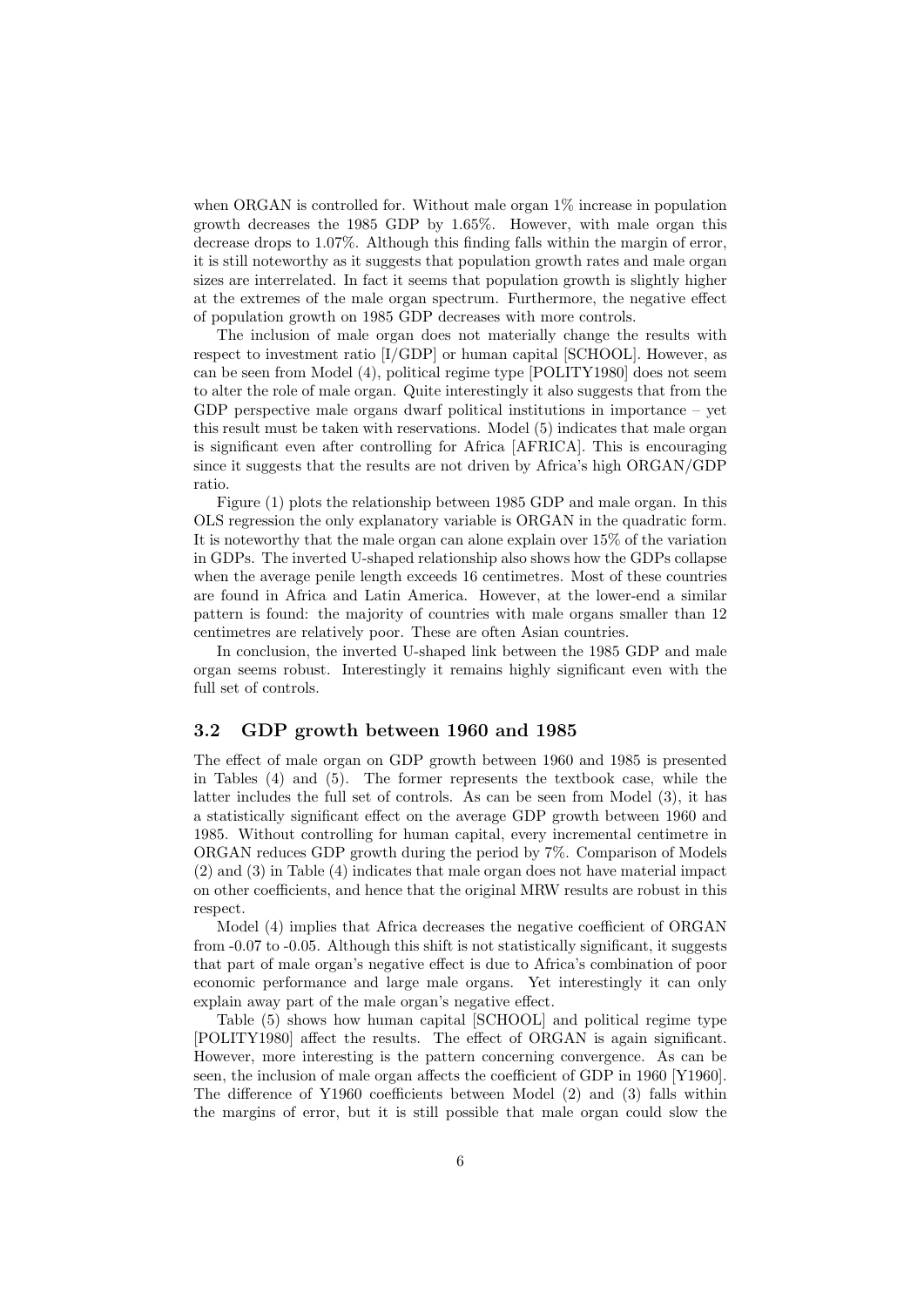convergence slightly. Some of the interaction probably takes place through Africa. Comparison of the Y1960 coefficients in Model (4) and (5) hints to this direction since with AFRICA the convergence quickens slightly.

Models (4) and (5) of Table (5) highlight an interesting finding of this paper, namely that male organ seems to be more important than political regime as a determinant of GDP growth. This result is robust to the full set of controls. Striking as it sound, caution should be exercised when interpreting this result – political regime type is likely to be a highly endogenous variable.

Figure (2) plots the ratio of per capita GDP between 1960 and 1985 against the size of male organ. In this OLS regression the only explanatory variable is ORGAN in the linear form, while the dependent variable is the ratio of GDP between 1960 and 1985. The pattern suggests that male organ is negatively associated with GDP growth. In fact the male organ alone can explain some 20% of the variation in GDP growth. This is quite a startling finding, since a priori the two variables could be considered unrelated.

In conclusion, these results show that male organ is significant in all specifications. It is especially noteworthy that it remains significant at the 10% level even when political regime type and Africa is controlled for.

#### 4 Discussion

Taken at face value, the results presented here suggest that economic development is not invariant to the physical dimension of male organ in non-oil producing countries between 1960 and 1985. However, the exact channel through which these effects could take place remains unclear. Two very speculative explanations – the first biological and the second behavioral or sexual – are discussed below.

First, Boas et al. (2006) show that penile lengths and testosterone levels are related in infant boys. Furthermore, as indicated in Apicella et al. (2008) salivary testosterone levels have been shown to be positively associated with risktaking behavior. Assuming these links hold it would suggest that male organ acts as a proxy for risk-taking. Given the inverted U-shaped pattern in 1985 GDP, a logical conclusion would then be that an intermediate level of risk-taking in population yields the highest level of economic development. Countries with particularly low or high levels of risk-taking would evidence lower GDPs. What could cause this perplexing pattern is ambiguous, however. Since the finding is very tentative, it is not elaborated in further detail. More sophisticated methods would probably be needed to seriously analyse the issue. Furthermore, the result somewhat contradicts with the evidence of GDP development between 1960 and 1985 which would actually suggest a negative relationship between risk-taking and economic growth.

Second, in an evidently Freudian line of thought the notion of self-esteem might be at play. There is evidence that men with larger penises possess a feeling of greater sexual competence (Wylie & Eardley, 2007; Winter, 1989). To bring this finding into an economic context, male organ size s and income  $y$ are considered factors in an aggregate 'self-esteem production function' f which then affects utility  $u$ . Assuming the following functional form and decreasing returns of self-esteem, namely  $u = f(y + s)$  and  $f'(\cdot) > 0$ ,  $f''(\cdot) < 0$ , the 'small male organ' countries would have higher marginal utility of income than the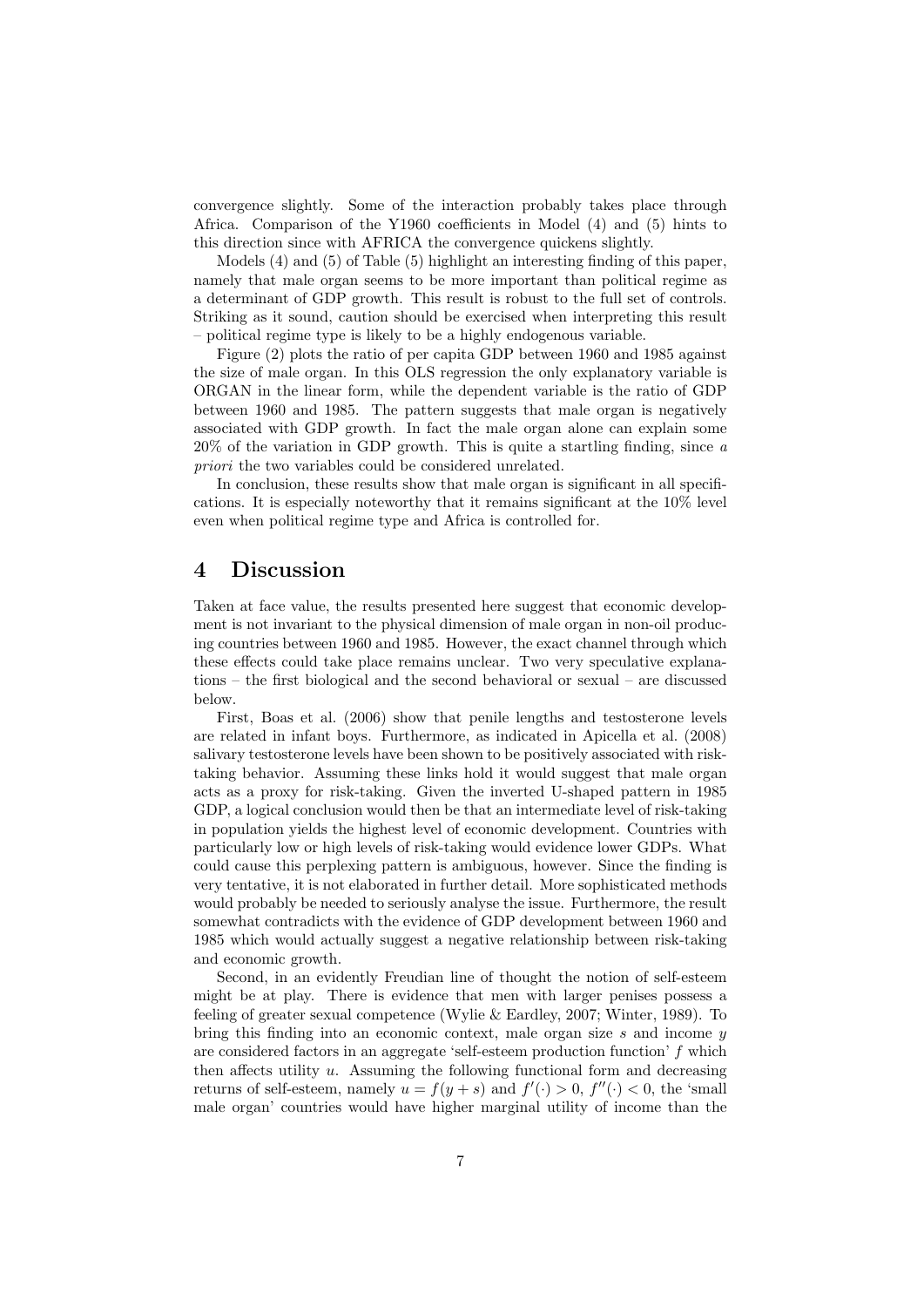'large male organ' countries. In what follows  $s_s$  and  $s_l$  represent average penile lengths in 'small male organ' and 'large male organ' countries, respectively. Expressed a little more formally and abusing the notation, evaluated at given penile lengths  $s_s$  and  $s_l$ ,  $\frac{du}{dy}(s = s_s) > \frac{du}{dy}(s = s_l)$ . Assuming similar labor productivities, the equilibrium should evidence an inverse relationship between GDPs and penile lengths, namely  $y_s > y_l$ . Labor and leisure would vary accordingly. Hence the world would be characterized by two kinds of countries or, to put it more succinctly, representative maleholds. One group would constitute of leisure-poor, high-GDP countries with small male organs; the other of leisure-rich but low-GDP countries with large male organs. At a very stylized level – and noting that the within-region male organ variation is substantial – the former would correspond to Asia, the latter to Latin America and Africa, with Europe somewhere in-between. However, this theoretizing is conspicuously masculine and omits the role of women altogether. Nevertheless, it can elegantly account for certain stylized empirical regularities and is hence noteworthy.

Establishing the potential causalities is a futile attempt within the framework adopted here. More nuanced methods would clearly be needed. It is arguably likely that the penile lengths just capture some latent country characteristics. Nevertheless, notwithstanding their external validity the interpretations proposed here are novel, and probably worth pursuing in subsequent work.

#### 5 Conclusions

This paper identifies and estimates the link between economic development and the physical dimension of male organ in population. It shows that the relationship between 1985 per capita GDP and penile length evidences an inverse U-shaped pattern. A strongly negative association between GDP growth from 1960 to 1985 and male organ is also identified. Somewhat surprisingly, penile length was a stronger determinant of economic development than country's political regime type at the Polity IV autocracy–democracy spectrum. However, political institutions are notoriously endogenous, and hence the result must be taken with reservations. Encouragingly, the results were robust to Africa controls. With minor exceptions the original coefficients in Mankiw et al. (1992) remain largely unchanged, which evidently speaks to MRW's robustness. To vaguely interpret these perplexing patterns, the roles of testosterone and selfesteem are proposed. For obvious reasons the male organ narrative yields little in terms of feasible policy recommendations and hence further discussion is omitted.

This study has made three contributions. First, it reveals the somewhat perplexing link between the size of male organ and economic growth. Second, it provides some rudimentary interpretations which state that macroeconomic growth might be related to populations' risk-taking and/or self-esteem. Third, for the best of author's knowledge the interplay between sex and macroeconomic outcomes is novel, and has not been discussed in the literature before. Obviously the proposed 'male organ hypothesis' should be tested with more elaborate methods and data. Until then it remains an intriguing statistical artefact.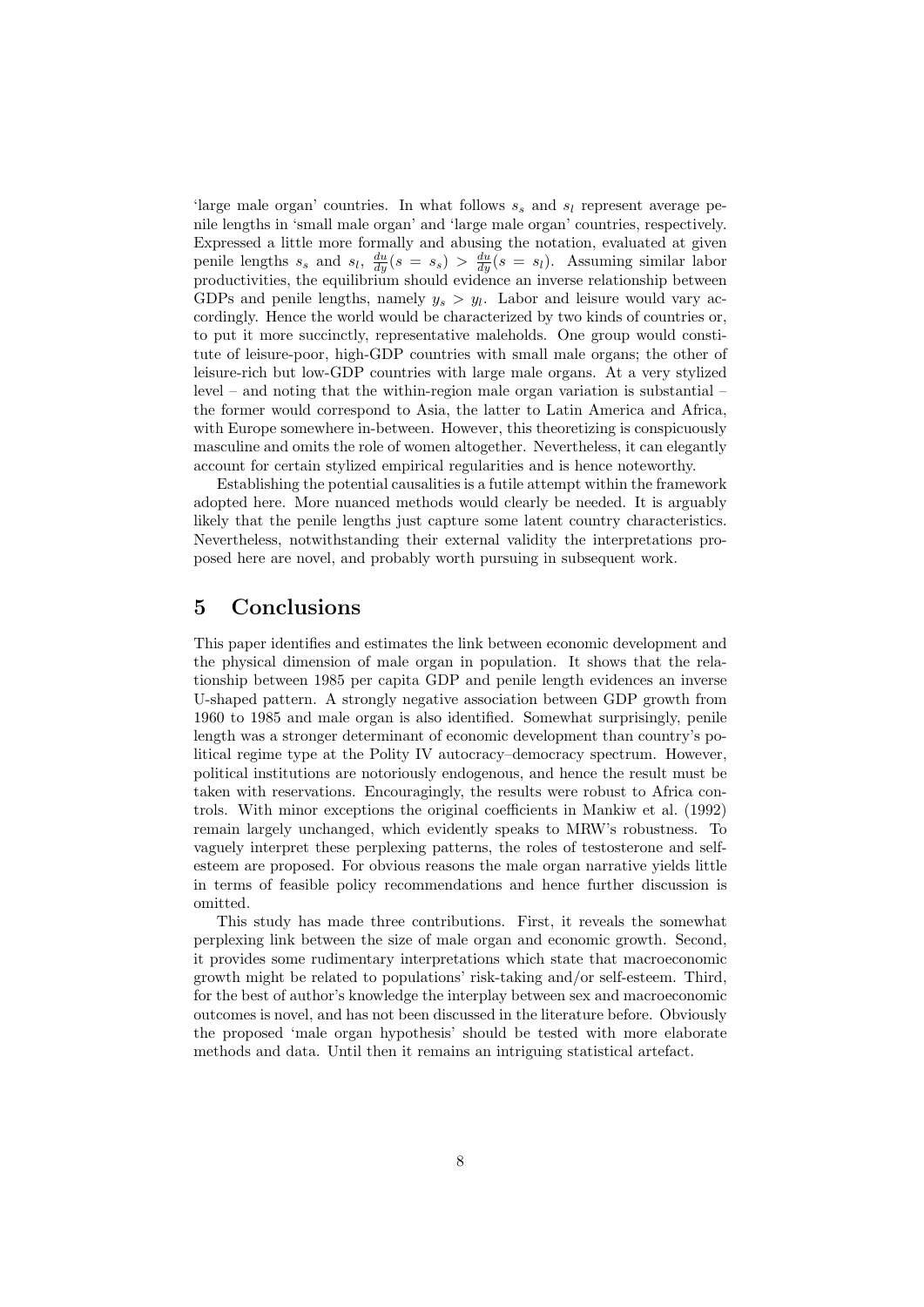### References

- C. Apicella, et al. (2008). 'Testosterone and financial risk preferences'. Evolution and Human Behavior 29(6).
- R. Barro (1991). 'Economic Growth in a Cross Section of Countries'. The Quarterly Journal of Economics 106(2).
- R. Barro (1996). Determinants of Economic Growth: a Cross-Country Empirical Study. No. 5698. National Bureau of Economic Research.
- M. Boas, et al. (2006). 'Postnatal penile length and growth rate correlate to serum testosterone levels: a longitudinal study of 1962 normal boys'. European Journal of Endocrinology 154.
- J. Helliwell (1994). 'Empirical Linkages Between Democracy and Economic Growth'. *British Journal of Political Science* 24(2).
- G. Jones & J. Schneider (2006). 'Intelligence, human capital, and economic growth: A Bayesian Averaging of Classical Estimates (BACE) approach'. Journal of Economic Growth 11(1).
- G. Mankiw, et al. (1992). 'A Contribution to the Empirics of Economic Growth'. The Quarterly Journal of Economics 107(2).
- J. Shah & A. Christopher (2002). 'Can shoe size predict penile length?'. British Journal of Urology International  $90(6)$ .
- K. Siminoski & J. Bain (1993). 'The relationships among height, penile length, and foot size'. Annals of Sex Research 6(3).
- R. Solow (1956). 'A Contribution to the Theory of Economic Growth'. The Quarterly Journal of Economics 70(1).
- R. Summers & A. Heston (1988). 'A New Set of International Comparisons of Real Product and Price Levels Estimates for 130 Countries, 1950–1985'. Review of Income  $\mathcal{B}$  Wealth 34(1).
- R. Vogel (1994). 'Economic Growth, Population Theory, and Physiology: The Bearing of Long-Term Processes on the Making of Economic Policy'. American Economic Review 84(3).
- H. Winter (1989). 'An examination of the relationships between penis size and body image, genital image, and perception of sexual competency in the male'. Dissertation Abstracts International 50(1225).
- K. Wylie & I. Eardley (2007). 'Penile size and the 'small penis syndrome". British Journal of Urology International 99(6).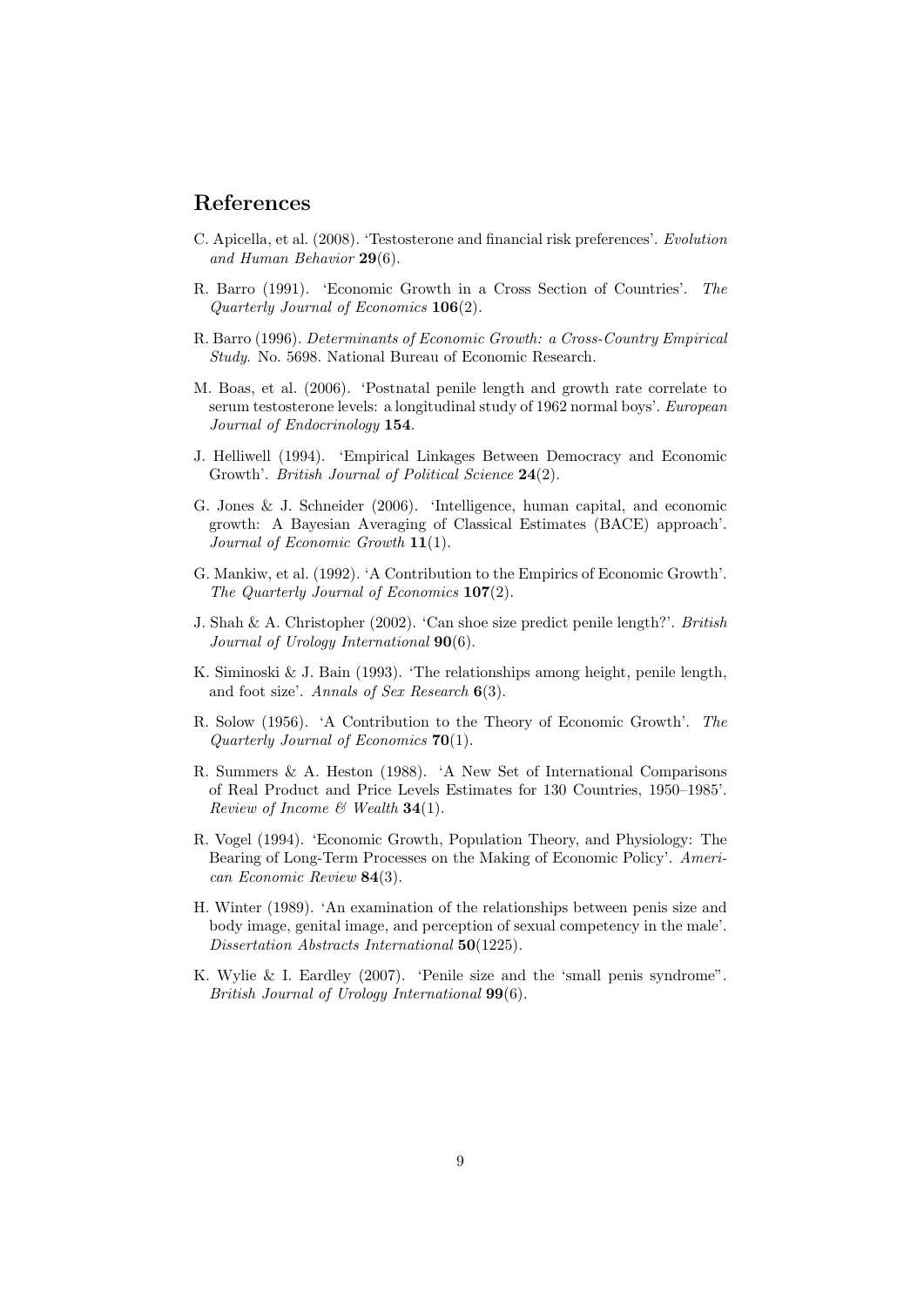# Appendix

Figure 1: GDP in 1985 and the size of male organ in 76 countries, ORGAN in linear and quadratic form,  $\bar{R}^2$ =0.15



**Male organ (cm)**

Figure 2: GDP ratio between 1985 and 1960 and the size of male organ in 76 countries, ORGAN in linear form,  $\bar{R}^2$ =0.20



**Male organ (cm)**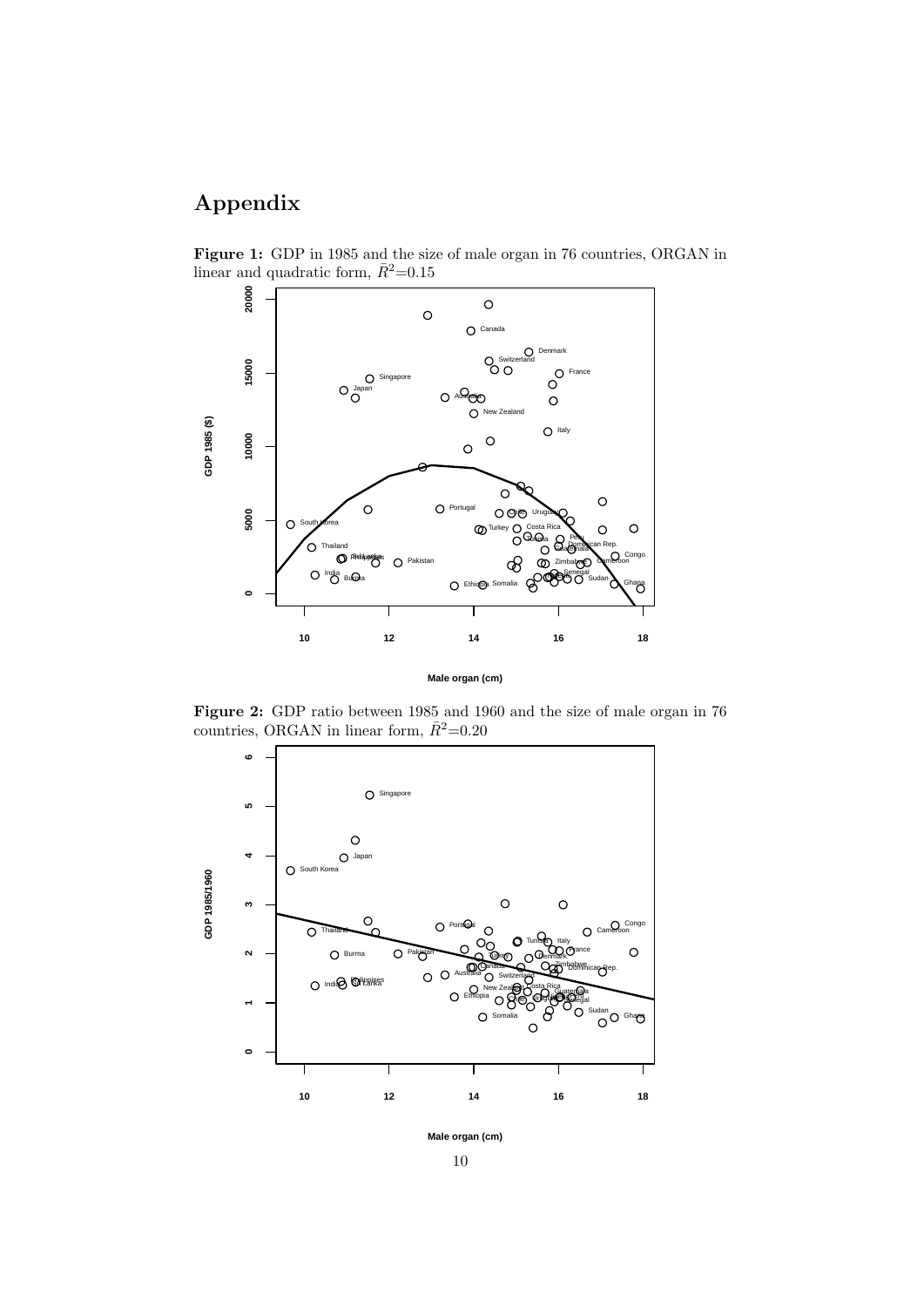| Dependent variable: log GDP per working-age person in |            |           |           |            |  |  |  |  |
|-------------------------------------------------------|------------|-----------|-----------|------------|--|--|--|--|
| 1985, non-oil countries                               |            |           |           |            |  |  |  |  |
| Model                                                 | (1)        | (2)       | (3)       | (4)        |  |  |  |  |
| <b>CONSTANT</b>                                       | $5.42***$  | $6.79***$ | 0.34      | $-0.60$    |  |  |  |  |
|                                                       | $-1.58$    | $-1.65$   | (3.30)    | (2.68)     |  |  |  |  |
| ln(I/GDP)                                             | $1.42***$  | $1.52***$ | $1.47***$ | $1.17***$  |  |  |  |  |
|                                                       | $-0.14$    | $-0.16$   | (0.16)    | (0.14)     |  |  |  |  |
| $\ln(n+g+\delta)$                                     | $-1.98***$ | $-1.57**$ | $-1.15.$  | $-0.94.$   |  |  |  |  |
|                                                       | $-0.56$    | $-0.57$   | (0.58)    | (0.48)     |  |  |  |  |
| ORGAN                                                 |            |           | $1.14*$   | $1.25**$   |  |  |  |  |
|                                                       |            |           | (0.49)    | (0.15)     |  |  |  |  |
| ORGAN sq.                                             |            |           | $-0.04*$  | $-0.04**$  |  |  |  |  |
|                                                       |            |           | (0.01)    | (0.40)     |  |  |  |  |
| <b>AFRICA</b>                                         |            |           |           | $-0.93***$ |  |  |  |  |
|                                                       |            |           |           | (0.01)     |  |  |  |  |
| $\bar{R}^2$                                           | 0.60       | 0.62      | 0.65      | 0.77       |  |  |  |  |
| Observations                                          | 98         | 76        | 76        | 76         |  |  |  |  |

Table 2: Textbook Solow Model

Notes: Standard errors in parentheses. Significance levels in all regressions: \*\*\*  $0.1\%,$  \*\*  $1\%,$  \*  $5\%$  and .  $10\%$ . Model (1) replicates the estimates in MRW Table I. Model (2) shows (1) with a sub-sample of 76 countries for which ORGAN is available. As in MRW,  $g + \delta$  is assumed 0.05.

Table 3: Augmented Solow Model

| Dependent variable: log GDP per working-age person in 1985, non-oil |            |                   |            |            |            |
|---------------------------------------------------------------------|------------|-------------------|------------|------------|------------|
| countries                                                           |            |                   |            |            |            |
| Model                                                               | (1)        | $\left( 2\right)$ | (3)        | (4)        | (5)        |
| CONSTANT                                                            | $6.84***$  | $7.43**$          | $-1.51$    | $-1.41$    | $-1.57$    |
|                                                                     | (1.17)     | (1.29)            | (2.42)     | (2.31)     | (2.22)     |
| ln(I/GDP)                                                           | $0.69***$  | $0.78***$         | $0.70***$  | $0.65***$  | $0.70***$  |
|                                                                     | (0.13)     | (0.16)            | (0.15)     | (0.14)     | (0.14)     |
| $\ln(n+g+\delta)$                                                   | $-1.74***$ | $-1.65***$        | $-1.07*$   | $-0.91*$   | $-0.89*$   |
|                                                                     | (0.41)     | (0.45)            | (0.43)     | (0.42)     | (0.40)     |
| ln(SCHOOL)                                                          | $0.65***$  | $0.71***$         | $0.77***$  | $0.68***$  | $0.53***$  |
|                                                                     | (0.07)     | (0.10)            | (0.09)     | (0.09)     | (0.11)     |
| ORGAN                                                               |            |                   | $1.55***$  | $1.54***$  | $1.51***$  |
|                                                                     |            |                   | (0.36)     | (0.34)     | (0.33)     |
| ORGAN sq.                                                           |            |                   | $-0.05***$ | $-0.05***$ | $-0.05***$ |
|                                                                     |            |                   | (0.01)     | (0.01)     | (0.01)     |
| POLITY1980                                                          |            |                   |            | $0.01*$    | 0.01.      |
|                                                                     |            |                   |            | (0.008)    | (0.008)    |
| AFRICA                                                              |            |                   |            |            | $-0.40*$   |
|                                                                     |            |                   |            |            | (0.15)     |
| $\bar{R}^2$                                                         | 0.78       | 0.77              | 0.81       | 0.84       | 0.85       |
| Observations                                                        | 98         | 76                | 76         | 75         | 75         |

Notes: Standard errors in parentheses. Significance levels in all regressions: \*\*\* 0.1%, \*\* 1%, \* 5% and . 10%. Model (1) replicates the estimates in MRW Table II. Model (2) shows (1) with a sub-sample of 76 countries for which ORGAN is available. As in MRW,  $g+\delta$  is assumed 0.05.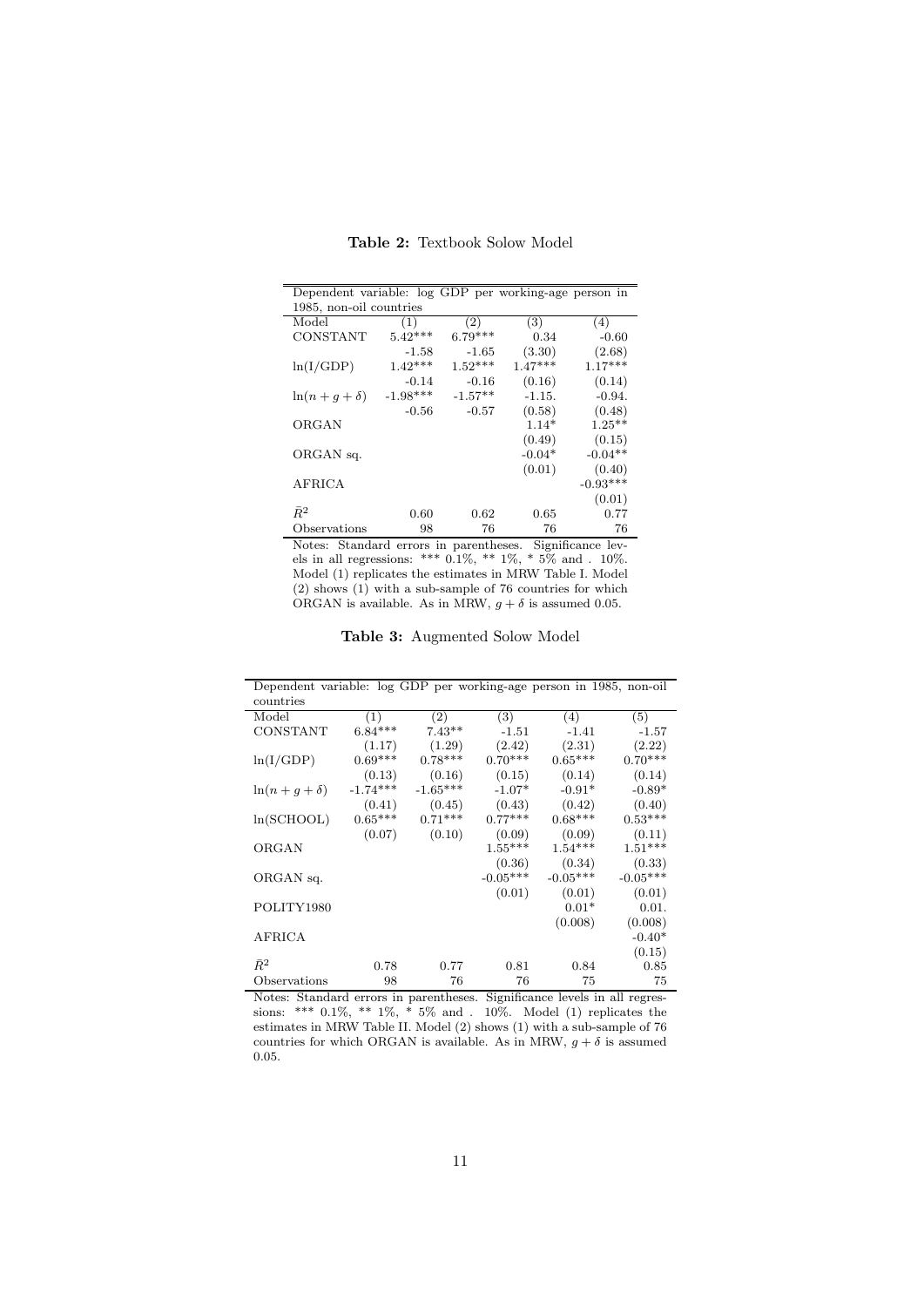| Dependent variable: log difference GDP per working-age |           |           |            |           |  |  |  |
|--------------------------------------------------------|-----------|-----------|------------|-----------|--|--|--|
| person in 1960–1985, non-oil countries                 |           |           |            |           |  |  |  |
| Model                                                  | (1)       | (2)       | (3)        | (4)       |  |  |  |
| CONSTANT                                               | $1.91*$   | $2.33*$   | $2.99**$   | $3.19***$ |  |  |  |
|                                                        | (0.83)    | (1.00)    | (0.94)     | (0.92)    |  |  |  |
| ln(Y1960)                                              | $-0.14**$ | $-0.18**$ | $-0.14*$   | $-0.22**$ |  |  |  |
|                                                        | (0.05)    | (0.06)    | (0.06)     | (0.07)    |  |  |  |
| ln(I/GDP)                                              | $0.64***$ | $0.73***$ | $0.64***$  | $0.64***$ |  |  |  |
|                                                        | (0.08)    | (0.11)    | (0.10)     | (0.10)    |  |  |  |
| $\ln(n+g+\delta)$                                      | $-0.30$   | $-0.32$   | $-0.32$    | $-0.39$   |  |  |  |
|                                                        | (0.30)    | (0.34)    | (0.31)     | (0.30)    |  |  |  |
| ORGAN                                                  |           |           | $-0.07***$ | $-0.05*$  |  |  |  |
|                                                        |           |           | (0.02)     | (0.02)    |  |  |  |
| <b>AFRICA</b>                                          |           |           |            | $-0.25*$  |  |  |  |
|                                                        |           |           |            | (0.11)    |  |  |  |
| $\bar{R}^2$                                            | 0.40      | 0.40      | 0.49       | 0.52      |  |  |  |
| Observations                                           | 98        | 76        | 76         | 76        |  |  |  |

Table 4: Convergence, Textbook Model

Notes: Standard errors in parentheses. Significance levels in all regressions: \*\*\* 0.1%, \*\* 1%, \* 5% and . 10%. Model (1) replicates the estimates in MRW Table IV. Model (2) shows (1) with a sub-sample of 76 countries for which  $OR$ -GAN is available. As in MRW,  $g + \delta$  is assumed 0.05.

Table 5: Convergence, Augmented Model

| Dependent variable: log difference GDP per working-age person in 1960– |                  |            |                   |            |            |  |  |  |  |  |
|------------------------------------------------------------------------|------------------|------------|-------------------|------------|------------|--|--|--|--|--|
| 1985, non-oil countries                                                |                  |            |                   |            |            |  |  |  |  |  |
| Model                                                                  | $\left(1\right)$ | (2)        | $\left( 3\right)$ | (4)        | (5)        |  |  |  |  |  |
| CONSTANT                                                               | $3.02***$        | $3.37***$  | $3.68***$         | $3.13**$   | $3.11**$   |  |  |  |  |  |
|                                                                        | (0.82)           | (0.94)     | (0.90)            | (0.94)     | (0.94)     |  |  |  |  |  |
| ln(Y1960)                                                              | $-0.28***$       | $-0.32***$ | $-0.26***$        | $-0.26***$ | $-0.28***$ |  |  |  |  |  |
|                                                                        | (0.06)           | (0.06)     | (0.06)            | (0.07)     | (0.07)     |  |  |  |  |  |
| ln(I/GDP)                                                              | $0.52***$        | $0.54***$  | $0.51***$         | $0.51***$  | $0.53***$  |  |  |  |  |  |
|                                                                        | (0.08)           | (0.11)     | (0.10)            | (0.10)     | (0.10)     |  |  |  |  |  |
| $\ln(n+g+\delta)$                                                      | $-0.50.$         | $-0.57$ .  | $-0.52.$          | $-0.68*$   | $-0.69*$   |  |  |  |  |  |
|                                                                        | (0.28)           | (0.31)     | (0.30)            | (0.30)     | (0.30)     |  |  |  |  |  |
| ln(SCHOOL)                                                             | $0.23***$        | $0.31***$  | $0.25**$          | $0.27***$  | $0.23**$   |  |  |  |  |  |
|                                                                        | (0.05)           | (0.08)     | (0.07)            | (0.07)     | (0.08)     |  |  |  |  |  |
| ORGAN                                                                  |                  |            | $-0.05**$         | $-0.04*$   | $-0.03.$   |  |  |  |  |  |
|                                                                        |                  |            | (0.01)            | (0.01)     | (0.02)     |  |  |  |  |  |
| POLITY1980                                                             |                  |            |                   | $-0.004$   | $-0.004$   |  |  |  |  |  |
|                                                                        |                  |            |                   | (0.006)    | (0.006)    |  |  |  |  |  |
| <b>AFRICA</b>                                                          |                  |            |                   |            | $-0.13$    |  |  |  |  |  |
|                                                                        |                  |            |                   |            | (0.11)     |  |  |  |  |  |
| $\bar{R}^2$                                                            | 0.48             | 0.51       | 0.56              | 0.57       | 0.58       |  |  |  |  |  |
| Observations                                                           | 98               | 76         | 76                | 75         | 75         |  |  |  |  |  |

Notes: Standard errors in parentheses. Significance levels in all regressions: \*\*\* 0.1%, \*\* 1%, \* 5% and . 10%. Model (1) replicates the estimates in MRW Table V. Model (2) shows (1) with a sub-sample of 76 countries for which ORGAN is available. As in MRW,  $g+\delta$  is assumed 0.05.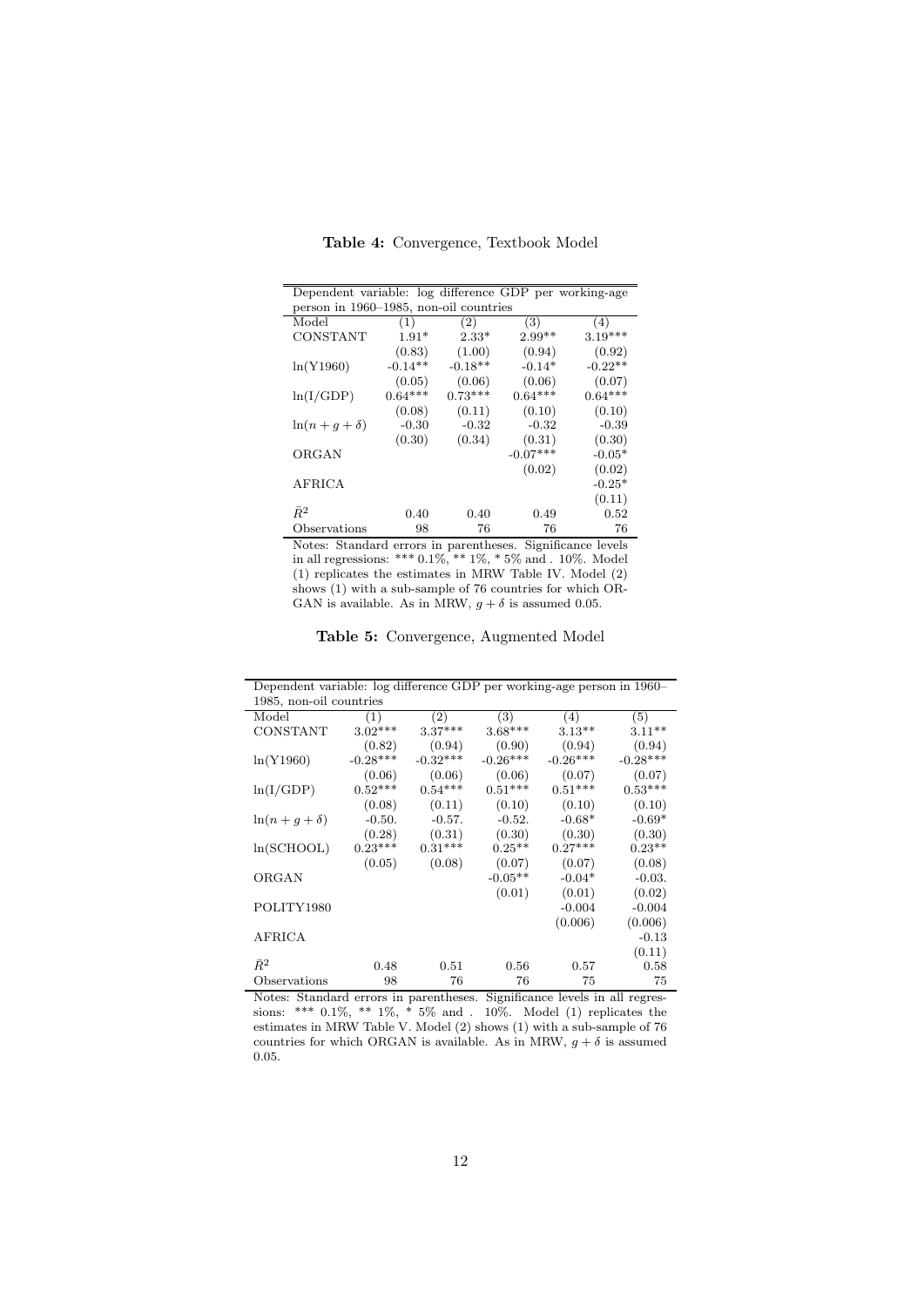|                  |                |      | GDP   | $\rm\overline{W}ork$ |      |                | Male  | Polity           |                  |
|------------------|----------------|------|-------|----------------------|------|----------------|-------|------------------|------------------|
| Number           | Country        | 1960 | 1985  | pop.                 | I/Y  | School         | organ | 1980             | Africa           |
| $\mathbf{1}$     | Algeria        | 2485 | 4371  | 2.6                  | 24.1 | 4.5            | 14.19 | $-9$             | $\mathbf{1}$     |
| $\boldsymbol{2}$ | Angola         | 1588 | 1171  | 2.1                  | 5.8  | 1.8            | 15.73 | $-7$             | $\mathbf{1}$     |
| 3                | Benin          | 1116 | 1071  | 2.4                  | 10.8 | 1.8            | 16.2  | $-7$             | $\mathbf{1}$     |
| $\overline{4}$   | Botswana       | 959  | 3671  | $3.2\,$              | 28.3 | 2.9            |       | 6                | $\mathbf{1}$     |
| $\overline{5}$   | Burkina Faso   | 529  | 857   | 0.9                  | 12.7 | 0.4            | 15.89 | $-7$             | $\mathbf{1}$     |
| 6                | Burundi        | 755  | 663   | 1.7                  | 5.1  | 0.4            |       | $-7$             | $\mathbf{1}$     |
| 7                | Cameroon       | 889  | 2190  | 2.1                  | 12.8 | 3.4            | 16.67 | $-8$             | $\mathbf{1}$     |
| 8                | Central Africa | 838  | 789   | 1.7                  | 10.5 | 1.4            | 15.33 | $-7$             | $\mathbf{1}$     |
| 9                | Chad           | 908  | 462   | 1.9                  | 6.9  | 0.4            | 15.39 | $\boldsymbol{0}$ | $\mathbf{1}$     |
| 10               | Congo          | 1009 | 2624  | 2.4                  | 28.8 | 3.8            | 17.33 | $-8$             | $\mathbf{1}$     |
| 11               | Egypt          | 907  | 2160  | 2.5                  | 16.3 | $\overline{7}$ | 15.59 | $-6$             | $\mathbf{1}$     |
| 12               | Ethiopia       | 533  | 608   | 2.3                  | 5.4  | 1.1            | 13.53 | $-7$             | $\mathbf{1}$     |
| 15               | Ghana          | 1009 | 727   | 2.3                  | 9.1  | 4.7            | 17.31 | 6                | $\mathbf{1}$     |
| 17               | Ivory Coast    | 1386 | 1704  | 4.3                  | 12.4 | 2.3            |       | $-9$             | $\mathbf{1}$     |
| 18               | Kenya          | 944  | 1329  | 3.4                  | 17.4 | 2.4            |       | $-6$             | $\mathbf{1}$     |
| 20               | Liberia        | 863  | 944   | 3                    | 21.5 | 2.5            |       | $-7$             | $\mathbf{1}$     |
| 21               | Madagascar     | 1194 | 975   | $2.2\,$              | 7.1  | 2.6            |       | $-6$             | $\mathbf{1}$     |
| 22               | Malawi         | 455  | 823   | 2.4                  | 13.2 | 0.6            |       | $-9$             | $\mathbf{1}$     |
| 23               | Mali           | 737  | 710   | 2.2                  | 7.3  | 1              |       | $-7$             | $\mathbf{1}$     |
| 24               | Mauritania     | 777  | 1038  | 2.2                  | 25.6 | $\mathbf{1}$   |       | $-7$             | $\mathbf{1}$     |
| 25               | Mauritius      | 1973 | 2967  | 2.6                  | 17.1 | 7.3            |       | 9                | $\mathbf{1}$     |
| 26               | Morocco        | 1030 | 2348  | 2.5                  | 8.3  | 3.6            | 15.03 | $-8$             | $\mathbf{1}$     |
| 27               | Mozambique     | 1420 | 1035  | 2.7                  | 6.1  | 0.7            |       | $-8$             | $\mathbf{1}$     |
| 28               | Niger          | 539  | 841   | 2.6                  | 10.3 | 0.5            |       | $-7$             | $\mathbf{1}$     |
| 29               | Nigeria        | 1055 | 1186  | 2.4                  | 12   | 2.3            | 15.5  | $\overline{7}$   | $\mathbf{1}$     |
| 30               | Rwanda         | 460  | 696   | 2.8                  | 7.9  | 0.4            |       | $-7$             | $\mathbf{1}$     |
| 31               | Senegal        | 1392 | 1450  | 2.3                  | 9.6  | 1.7            | 15.89 | $-2$             | $\mathbf{1}$     |
| 32               | Sierra Leone   | 511  | 805   | 1.6                  | 10.9 | 1.7            |       | $-7$             | $\mathbf{1}$     |
| 33               | Somalia        | 901  | 657   | 3.1                  | 13.8 | 1.1            | 14.2  | $-7$             | $\mathbf{1}$     |
| 34               | South Africa   | 4768 | 7064  | 2.3                  | 21.6 | 3              | 15.29 | $\overline{4}$   | $\mathbf{1}$     |
| 35               | Sudan          | 1254 | 1038  | 2.6                  | 13.2 | $\overline{2}$ | 16.47 | $-7$             | $\mathbf{1}$     |
| 37               | Tanzania       | 383  | 710   | 2.9                  | 18   | 0.5            |       | $-6$             | $\mathbf{1}$     |
| 38               | Togo           | 777  | 978   | 2.5                  | 15.5 | 2.9            |       | $-7$             | $\mathbf{1}$     |
| 39               | Tunisia        | 1623 | 3661  | 2.4                  | 13.8 | 4.3            | 15.01 | $-9$             | $\mathbf{1}$     |
| 40               | Uganda         | 601  | 667   | 3.1                  | 4.1  | 1.1            |       | 3                | $\mathbf{1}$     |
| 41               | Zaire          | 594  | 412   | 2.4                  | 6.5  | 3.6            | 17.93 | $-9$             | $\mathbf{1}$     |
| 42               | Zambia         | 1410 | 1217  | 2.7                  | 31.7 | 2.4            | 15.78 | $-9$             | $\mathbf{1}$     |
| 43               | Zimbabwe       | 1187 | 2107  | 2.8                  | 21.1 | 4.4            | 15.68 | $\overline{4}$   | $\mathbf{1}$     |
| 46               | Bangladesh     | 846  | 1221  | 2.6                  | 6.8  | 3.2            | 11.2  | $-4$             | $\overline{0}$   |
| 47               | Burma          | 517  | 1031  | 1.7                  | 11.4 | 3.5            | 10.7  | $-8$             | $\boldsymbol{0}$ |
| 48               | Hong Kong      | 3085 | 13372 | 3                    | 19.9 | 7.2            | 11.19 |                  | $\boldsymbol{0}$ |
| 49               | India          | 978  | 1339  | 2.4                  | 16.8 | 5.1            | 10.24 | 8                | $\boldsymbol{0}$ |
| 52               | Israel         | 4802 | 10450 | $2.8\,$              | 28.5 | 9.5            | 14.38 | 9                | $\overline{0}$   |
| 53               | Japan          | 3493 | 13893 | 1.2                  | 36   | 10.9           | 10.92 | 10               | $\boldsymbol{0}$ |
| 54               | Jordan         | 2183 | 4312  | 2.7                  | 17.6 | 10.8           |       | $-10$            | $\overline{0}$   |
| 55               | South Korea    | 1285 | 4775  | 2.7                  | 22.3 | 10.2           | 9.66  | $-8$             | $\overline{0}$   |
| 57               | Malaysia       | 2154 | 5788  | 3.2                  | 23.2 | 7.3            | 11.49 | $\overline{4}$   | $\overline{0}$   |
| 58               | Nepal          | 833  | 974   | $\overline{2}$       | 5.9  | 2.3            |       | $-9$             | $\overline{0}$   |
| 60               | Pakistan       | 1077 | 2175  | 3                    | 12.2 | 3              | 12.2  | $-7$             | $\overline{0}$   |

Table 6: Data  $1/2$ 

Notes: Number denotes reference to MRW data. GDP is in per capita. I/Y and school are in percentages and averaged over the period. Working age population growth rates are in percent per year. Male organ size in centimetres.